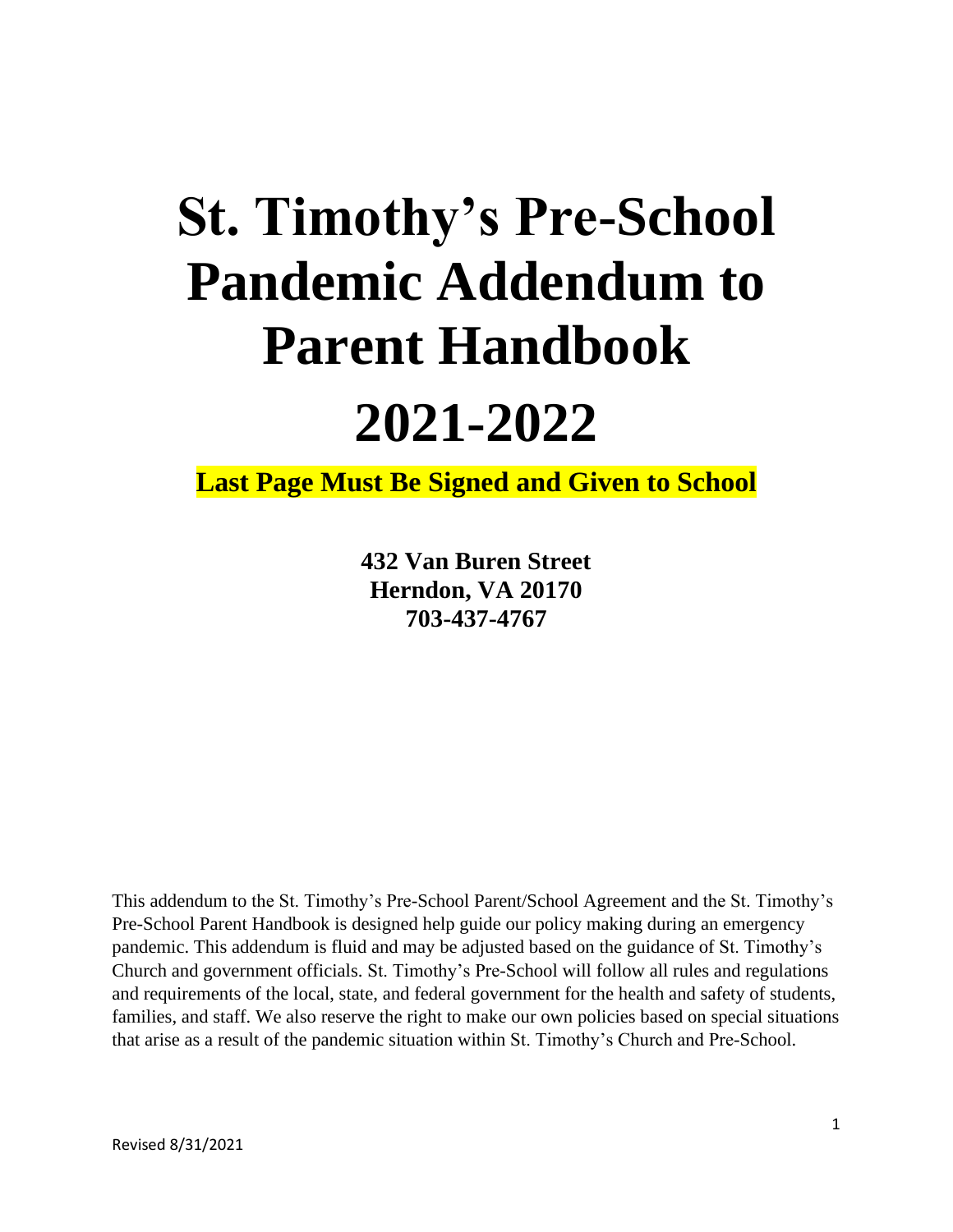## **Dropping off and Picking up of Students**

Parents will drive up from Van Buren Street to the front door and remain in car for drop off and pick up of students. Teachers will assist students in exiting the car. Students will then enter the school, place their belongings in their assigned bin outside the classroom, and wash hands before entering their classroom.

All parents will be required to complete a COVID-19 symptom and exposure survey (in writing or verbally) each week about themselves, other household members and their child. Students may NOT come to school if they have been administered any fever reducing medications within the previous 24 hours. **In addition, parents must report any positive or presumed positive COVID-19 cases in their household. They must also report any household contact with someone who has been diagnosed with COVID-19.** Local health officials will help St. Timothy's Pre-School determine next steps, if these situations come to pass.

| <b>CDC SYMPTOM SCREEN FOR COVID-19</b>                                        |  |  |
|-------------------------------------------------------------------------------|--|--|
| Most common symptoms include:                                                 |  |  |
| <b>Runny Nose</b>                                                             |  |  |
| Fever                                                                         |  |  |
| Dry cough                                                                     |  |  |
| <b>Tiredness</b>                                                              |  |  |
| Less common symptoms:                                                         |  |  |
| Aches and pains                                                               |  |  |
| Sore throat                                                                   |  |  |
| Diarrhea                                                                      |  |  |
| Conjunctivitis or similar symptoms                                            |  |  |
| Headache                                                                      |  |  |
| Loss of taste or smell                                                        |  |  |
| A rash on skin, or discoloration of fingers or toes                           |  |  |
| <b>Serious symptoms:</b>                                                      |  |  |
| Difficulty breathing or shortness of breath                                   |  |  |
| Chest pain or pressure                                                        |  |  |
| Loss of speech or movement                                                    |  |  |
| On average it takes 5–6 days from when someone is infected with the virus for |  |  |
| symptoms to show, however it can take up to 14 days                           |  |  |
|                                                                               |  |  |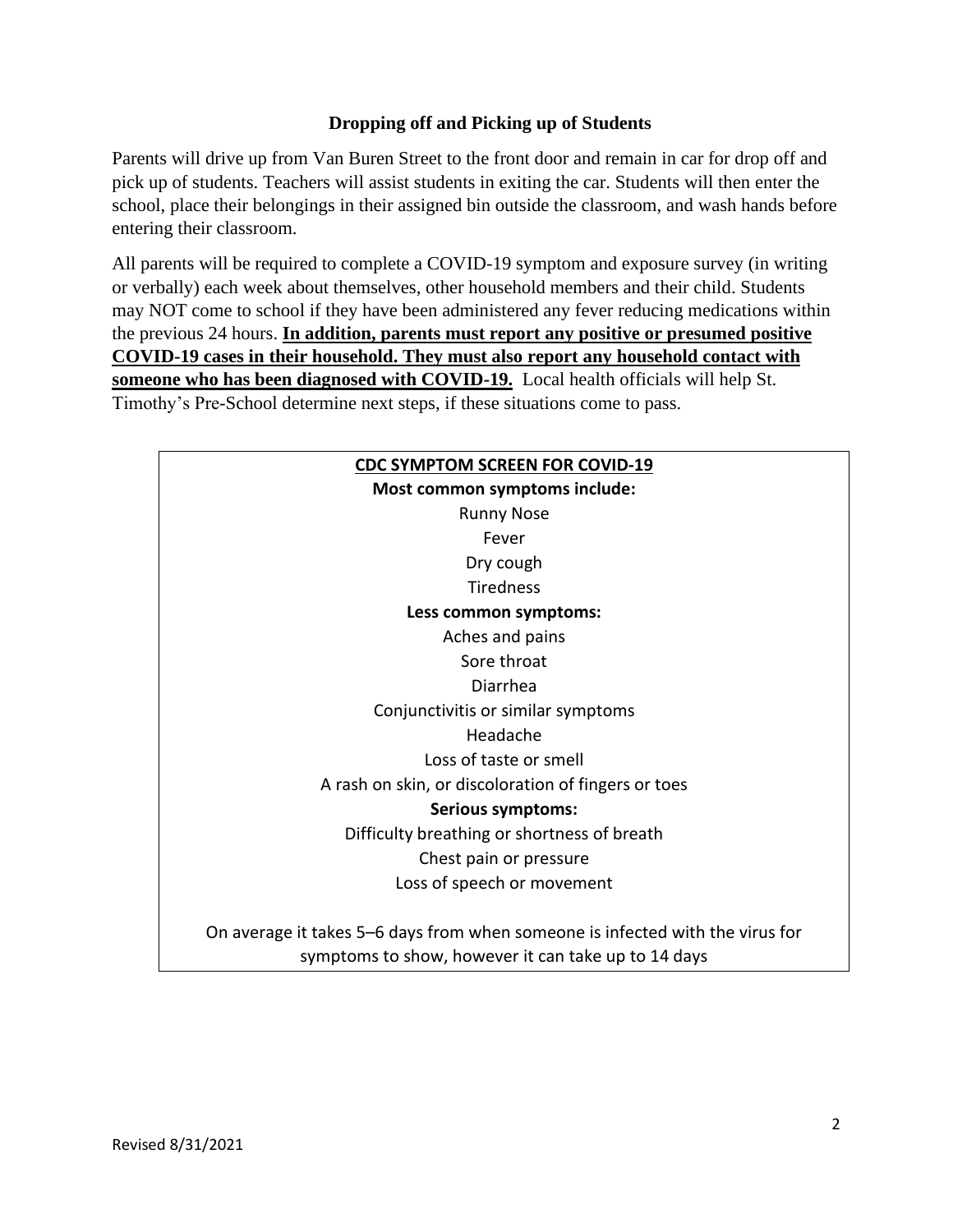At this time we are restricting visitors to vaccinated individuals. Vaccinated parents will be permitted to enter the classrooms for special events. If parents need to speak with directors/teachers, they should call our office at 703-437-4767 for guidance. Communication with staff should be done by email or phone correspondence as often as possible to allow for social distancing. As always, administrative staff and teachers will be available to talk regularly in order to answer all questions and address the needs of the students in our care.

We are encouraging parents not to send anyone other than parents or consistent caregivers to drop off and pick up children. If someone other than the parent is dropping off or picking up, please inform them of the safety policies we have in place and make sure they understand the importance of complying because your child may be denied admittance to the school.

#### **Student Supplies**

Students should arrive in clean clothing. Students should wear a clean mask to school each day and bring one or more extra clean masks in their school bags. Please send a water bottle with your student each day. Please make sure water bottles and lunch bags/boxes are **labeled** with your student's name. Students should bring any items needed in a **labeled** tote bag or backpack.

#### **Classrooms**

We are asking students to wear masks inside the school. Exceptions would be when students are sitting at the table where they are separated by partitions and when they are eating or drinking. When eating or drinking, students will be separated by partitions or by physical distance. All staff will be wearing masks when engaging with the children indoors and when unable to maintain physical distance.

#### **Toilet Training**

Students 3 years and older attending St. Timothy's must be toilet trained. Toilet trained is defined as the ability to consistently control bladder and bowel functions WITHOUT the use of Pull-Ups. It is understood that occasional accidents may occur. Younger students may still be in pull-ups, but not diapers, and will be expected to participate in their own toileting (e.g., manipulating clothing, getting on the toilet, wiping self). Staff will assist students who have not mastered these skills, but it is expected that parents are actively working to help students accomplish toilet training by age 3.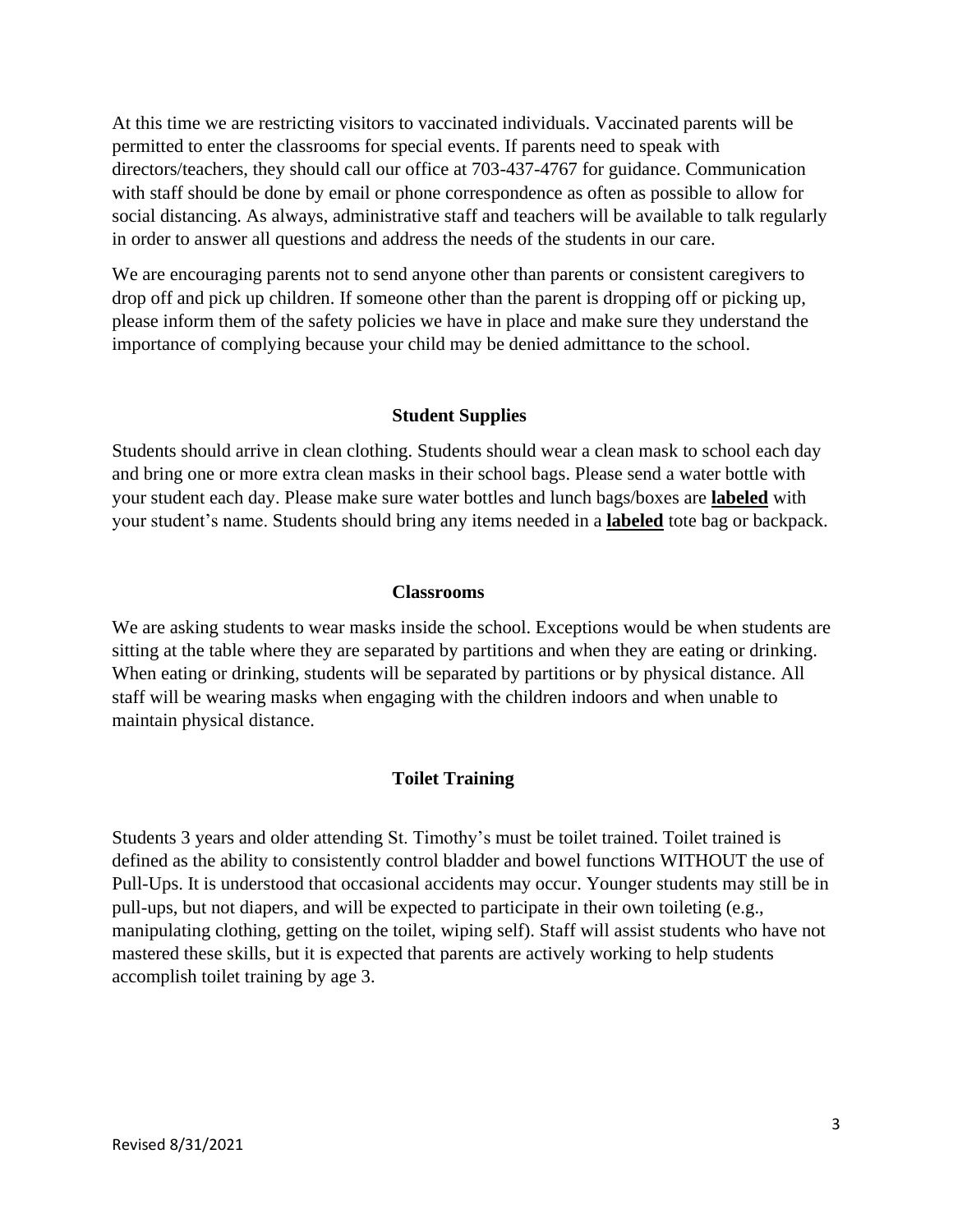#### **Support for Students with Behavioral or Developmental Concerns**

Due to limitations and government regulations, it is possible that we will not be permitted to allow outside support (such as child psychologists and FCPS Child Find teachers) for students in our classrooms. This may impact our ability to provide an appropriate educational environment for some students. We reserve right to withdraw students for whom our pandemic-adjusted environment is not appropriate or compromises the safety of other students or staff. If you have concerns about your child's needs, please contact the Director for more information.

#### **Illness Policy and Monitoring**

Any student with a fever of more than 100.4 F must remain out of school for 72 hours after the fever has broken, without any fever reducing medications. We will not allow a doctor's note for a child to return before the 72 hours threshold.

Any student showing any symptoms associated with COVID-19 or signs of a respiratory illness (i.e., coughing, wheezing, runny nose, shortness of breath, lethargy, etc.) will be sent home immediately. All families must be available to pick children up within 15 minutes of being called. Due to staffing concerns we reserve the right dismiss any sick child left in our care for longer than 15 minutes. Sick children will be kept in a separate room with an adult until the parents arrive. That room will be disinfected after each use.

Students with a runny nose, cough and/or a fever will be required to be seen by a medical professional within 24 hours. The student must remain out of school until cleared by a medical professional. Parents will be required to contact the school within 24 hours to inform the school what the illness might be. When cleared by a medical professional to attend school, a note must be given to the Director from the the medical professional stating, "That the child (Name)

\_\_\_\_\_\_\_\_ was seen and medically cleared to attend school without placing another child or adult at risk." This does not mean that the child can automatically return to school; the return must be cleared with the school office, first.

If the child or any household member or close contact is diagnosed with COVID-19, families must inform St. Timothy's immediately, via email or phone. The child will be required to stay home for a minimum of 10 days and have a clearance note from the physician.

We are required by Virginia Department of Education (DOE) and the Virginia Department of Health (DOH) to report any child, parent or staff member who becomes ill with COVID-19. If a staff member has a positive COVID-19 diagnosis, they will need to stay home for 10 days and we will inform all families immediately, as well. Staff members with any of the COVID-19 symptoms will not be allowed to work.

Parents will be required to notify the school if their child is to travel to a state or country that is deemed high risk. St. Timothy's Pre-School reserves the right to ask a child to stay home and quarantine after travel to a high risk area. During these times, refunds will not be issued and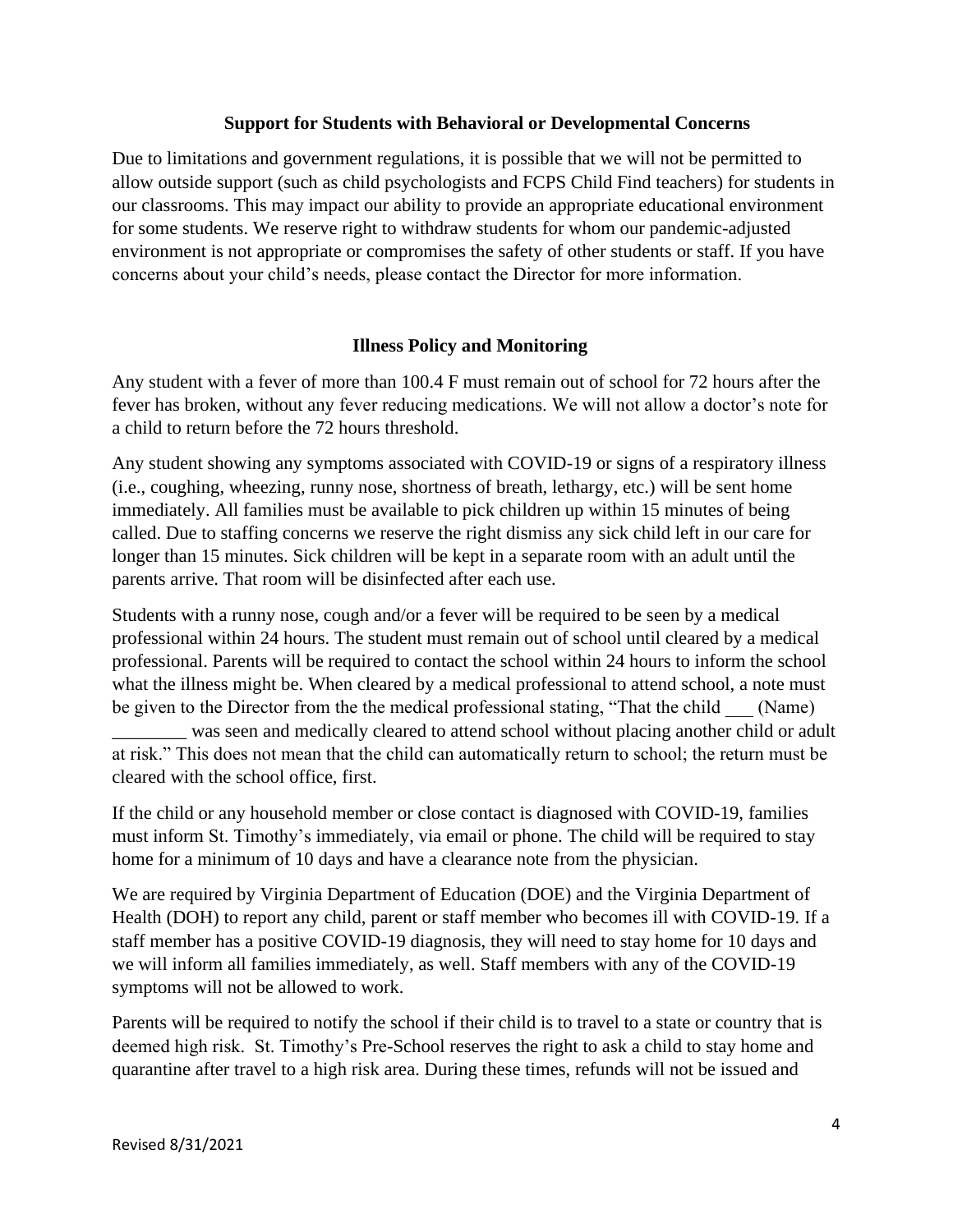individual distance learning may not be possible. However, daily activities will be provided for the students.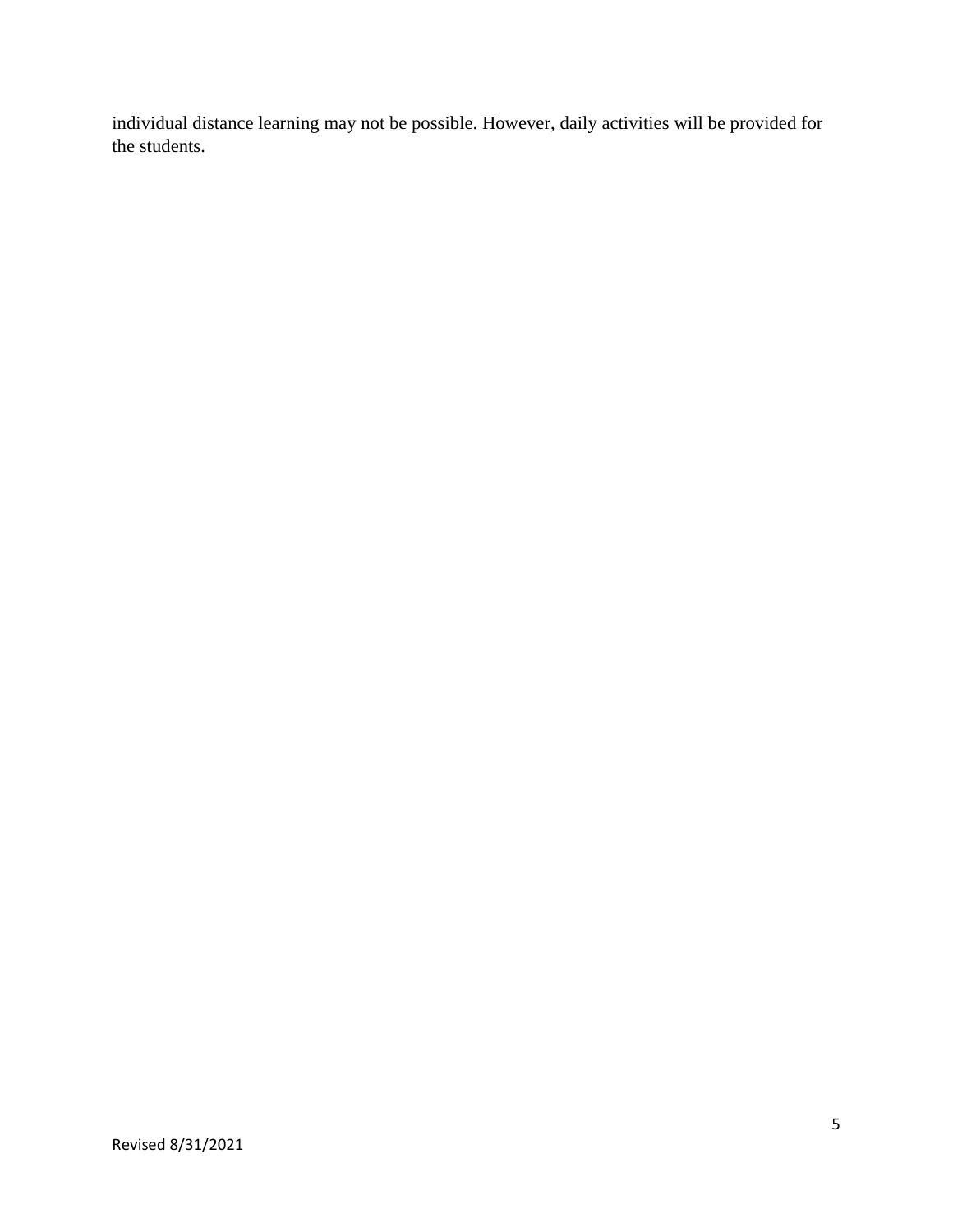#### **Staying Healthy**

St. Timothy's Pre-School will take every precaution to keep your child safe and healthy. Consistent hand-washing and CDC-recommended protocols for cleaning will be followed. Students will be required to wash their hands several times throughout the day. This may cause a child's hands to become dry. We ask that you consider using lotion on your child's hands nightly to help keep the child's hands from becoming overly dry or chapped. St. Timothy's staff are not permitted to apply lotion to children's hands, per licensing requirements.

We need your help in keeping our students and staff healthy. It is the responsibility of the parents to be open and honest with staff about any illnesses the child or parent may be experiencing. If we find that this is not the case, students may be dismissed.

To the extent possible, we request that all families strive to minimize your child's risk of contracting COVID-19 by having all eligible members of your household vaccinated, by having unvaccinated family members over 2 years old wear facemasks indoors when away from home, and by practicing social distancing in public or group settings.

#### **Closing of the School**

It is possible that we may have to close St. Timothy's during this unprecedented time of pandemic. For example, the Virginia DOH may require us to close for additional cleaning if a child comes down with a cough and a fever during the school day. In addition, if a staff member, child or close contact of a staff member or child tests positive for COVID-19, we may have to close as well, for some period of time. Also, if Fairfax County Public Schools close in response to increasing community spread of COVID-19, we may also close, possibly with very limited notice. Please understand that we have no control over the guidance on closing that we receive from government and local agencies. We must comply with their requirements and policies, even though it may be inconvenient for our families. We ask for your patience during this challenging time.

#### **Tuition Payments during a Pandemic**

In any cases above, there will be no tuition reimbursement for the 10 day period in instances where classes and teachers are to quarantine. If an entire class and teacher is placed on a 10 day quarantine due to direct contact with child or teacher in class, there will be no tuition reimbursement and teacher will provide distance learning. If St. Timothy's Pre-School is forced to close due to COVID-19 or any other pandemic, tuition that has been paid for the current month will not be refunded. No further tuition payments will be due after that current month.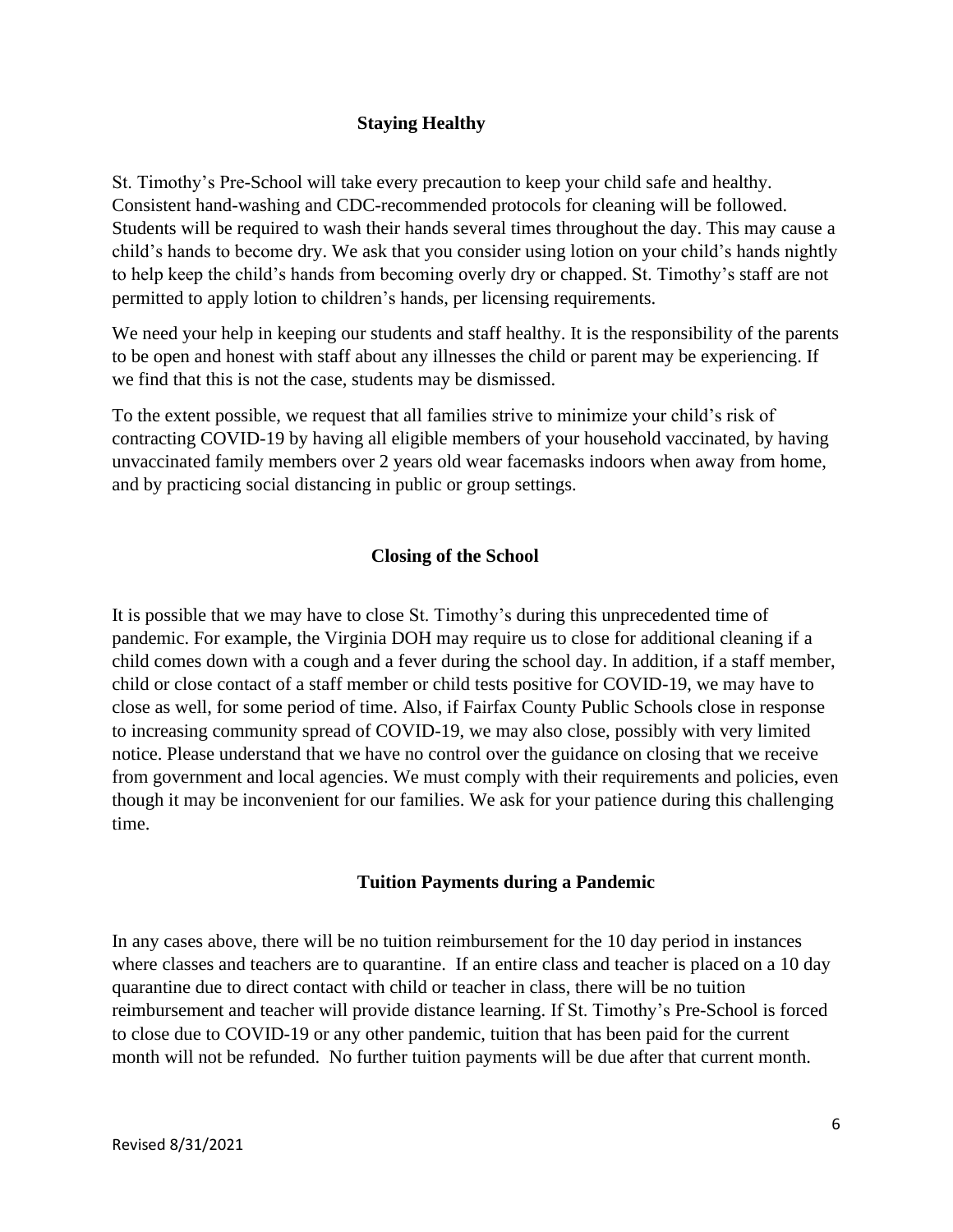Families may be offered the possibility of online learning at a reduced tuition payment for the following months.

# **Waiver of Liability**

For the health and safety of our staff and families, there is a ZERO SYMPTOM POLICY in effect during the 2021-22 school year. This is not because we think every symptom is related to COVID-19, but mainly to limit the exposure of bodily fluids in our shared environment. If your child is sent home with symptoms of any illness, he/she may be required to stay home from school for up to 10 days, depending on their symptoms or diagnosis by a doctor. As always, all diagnoses of communicable diseases, including but not limited to COVID-19, must be reported to St. Timothy's administrative staff within 24 hours. A signed statement by a doctor will be required to return to school. This policy is to protect others participating in our school and their families.

Despite our best efforts, your child and family may be unintentionally exposed to COVID-19 during care. Therefore, families who choose to have their children attend the Pre-School, release St. Timothy's Pre-School, and its officers, directors, managers and employees, from any and all claims and liability arising in connection with exposure, infection, and/or spread of COVID-19 related to your child's attendance at St. Timothy's Pre-School and the use of St. Timothy's facilities.

Please be assured that we are doing all that we can to keep your child and our staff safe. Policies and procedures may be adjusted as needed, to increase safety and provide stability to your child's care and daily routines. Agreement with this contract stipulates that you will adhere to any and all policies of St. Timothy's Pre-School in place at any given time throughout the 2021-22 school year.

This addendum is **in addition** to our current handbook and does not prevent the Pre-School from implementing additional policies after your enrollment of your child. This document is to be signed and dated by the parent(s) or guardian(s). By bringing your child to St. Timothy's Pre-School under these terms effective September 1, 2021, you agree and acknowledge that you will comply with this Pandemic Addendum, with or without your signature.